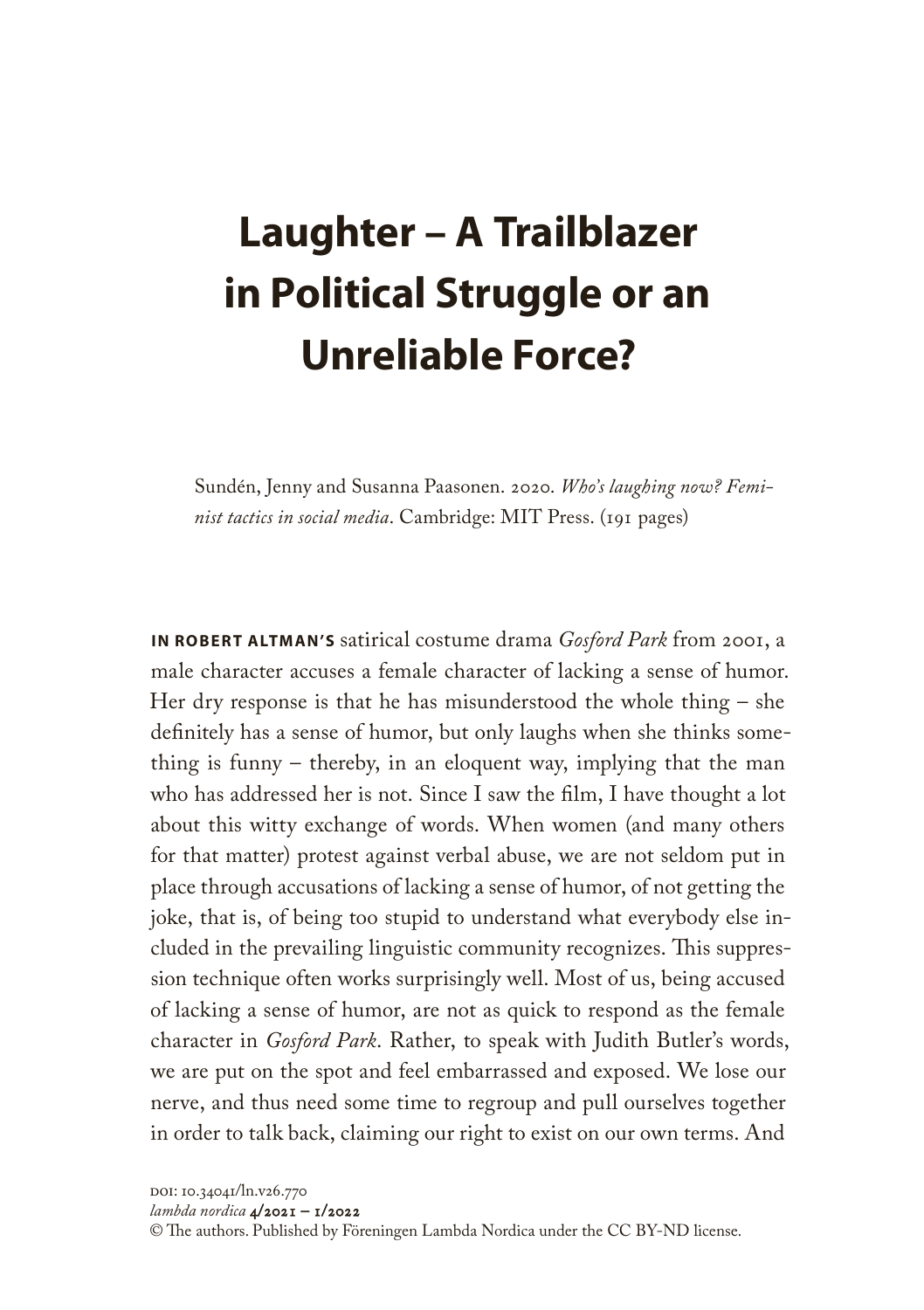as we all know, when it comes to humor, time and timing is everything. I find this remarkably interesting since it demonstrates the fine-tuned nature of the power structures imbedded in the game of language, how swiftly it shifts and turns. How inclusion and exclusion, control and subordination, violence and the struggle to get away from it are there, in our words and gestures, all the time. Expressions of humor and laughter are perhaps the place where this becomes most evident.

A relevant question is thus: are humor and laughter useful as tactics in feminist struggle and politics? This is what Jenny Sundén and Susanna Paasonen discuss in their book *Who's laughing now? Feminist tactics in social media* (2020). In their discussion of humor as feminist tactics, the authors take their empirical starting point in the #metoo-movement, a social media event of gargantuan proportions that in an unprecedented way put sexual harassment on the agenda. Through what the authors describe as a methodological approach guided by viral logic, they examine networked forms of feminism that, based on humor and laughter, deal with sexual harassment. The authors ask if it is appropriate to joke about and laugh at the grim representation of women's and non-binaries' experiences of harassment and violence. The answer is a conditional yes, since the meaning of humor, like all linguistic operations, depends on context.

The empirical starting point in the aftermath of #metoo gives the book topicality. At the same time, the epistemological questions brought to the table seem timeless: How does the rapid speed of everyday political struggle, in the shape of actions and words played out here and now (in this case on a digital arena), connect to the often frustratingly slow pace of overarching social transformation? Is it possible for a woman – women being the sex which according to Luce Irigaray is not One – to become a subject within the current linguistic order? And, given that laughter and humor are parts of this current linguistic order, could they nevertheless be a vehicle for change in feminist attempts to reach a status for women and other non-males as unoppressed subjects?

These seemingly eternal queer and feminist questions are given a sharpened edge when the authors pair humor and laughter with feelings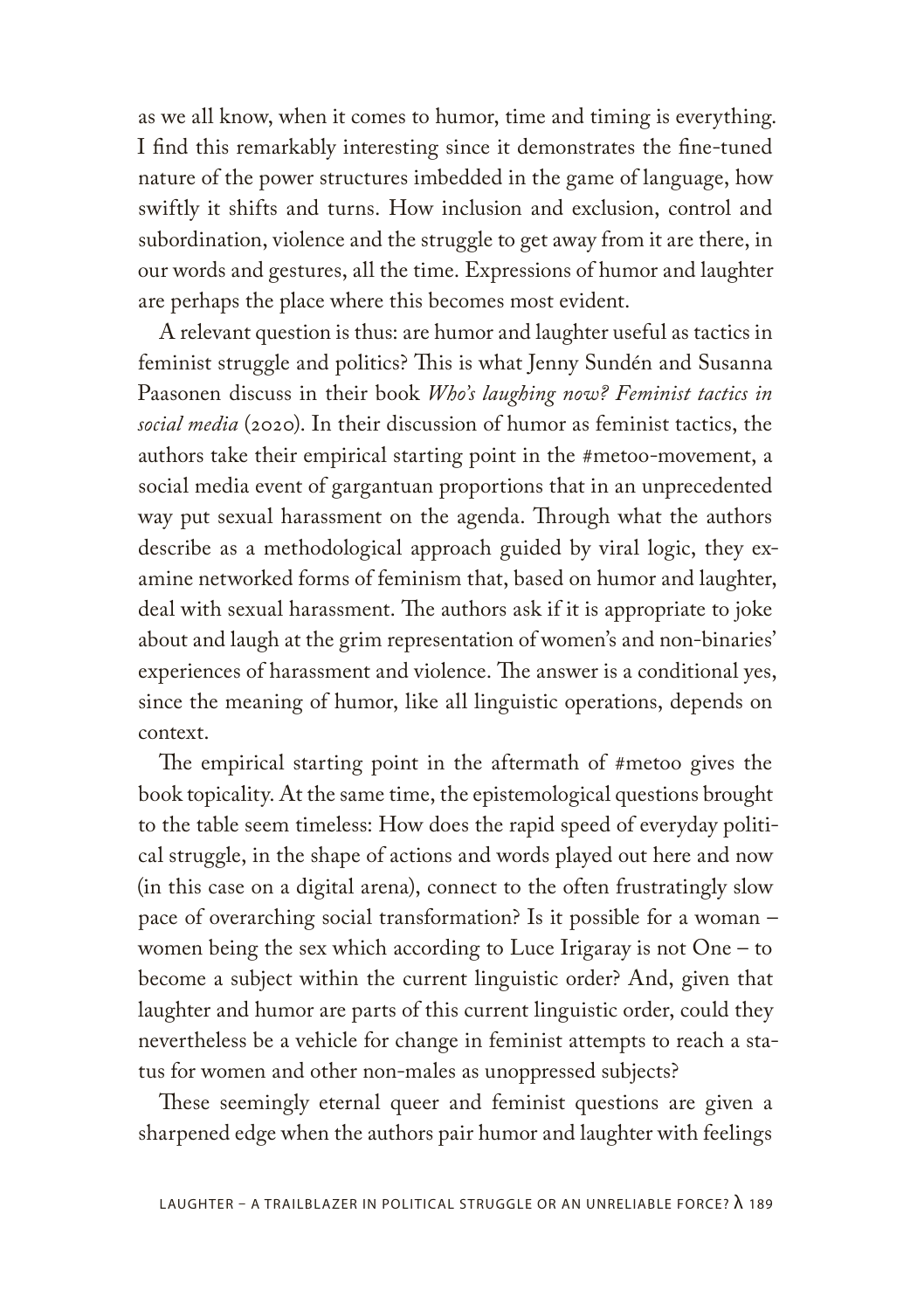of shame, arguing that shame, rather than anger or pain, is the affective backbone of #metoo. Shame, they write, like laughter, is a phenomenon of a "sticky, lingering quality" (22), firmly connected to the body and its materiality. Could it be then, that shameless feminist laughter is the antidote to sexual shame, a shame that not only explains the culture of silence surrounding sexual harassment, but that has also served to keep women in place, century after century?

To put shame at the center of the discussion of laughter as a feminist tactics proves fruitful. In a string of chapters, from a range of perspectives, and through careful, critical cultural analysis of empirical examples drawn from contemporary digital popular culture, the authors examine a number of different digital expressions where laughter and shame intersect. Laughter and humor, however, turn out to be unreliable friends in political struggle, since the meaning of laughter is, perhaps more than that of any other semiotic sign, dependent on context: on when, why, how, and most of all who is doing the laughing. The authors account attentively for this unreliability of laughter, its complexity and nuances, and the book is a joyful read. One example of analysis that is especially worth mentioning is how the book describes the risks and benefits of humor as a glue holding groups together in what the authors label as "affective homophily" (chapter 3). Another highlight is the critical analysis of how the gender binary between men and women provides a source of laughter (chapter 6).

Having read the book, I am as uncertain as ever of the efficiency of laughter and humor as a feminist strategy. The unruliness and unpredictability of laughter as such makes it difficult to appreciate as a tool or tactics, governed by political willpower. As straightforward backfire against sexual shaming, it seems to be working quite well. However, when up against the experience of physical pain and the mental agony of rape and sexual violence – those real-life experiences that gave rise to #metoo – I am not so sure laughter is as effective. Perhaps it comes down to proximity: as long as the #assholes operate online, the sexual violence they exercise may be effectively combatted through digital feminist humor. And that is after all what this book is about: online hate speech